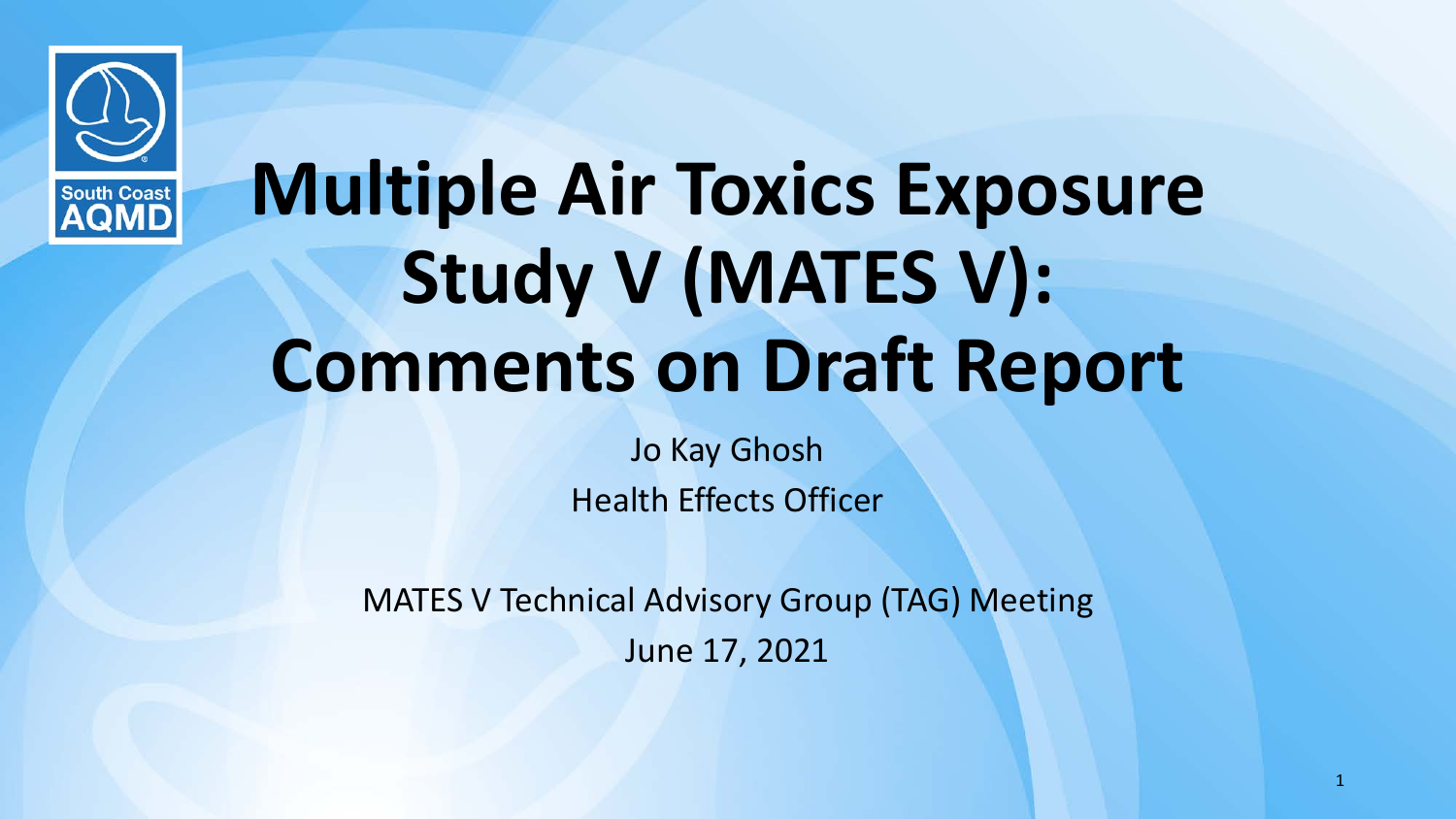# Timeline

- April 16 TAG meeting
- April-June 2- Draft Report posted
- June 7 comment deadline
- June 17 TAG meeting
- August 6 Board meeting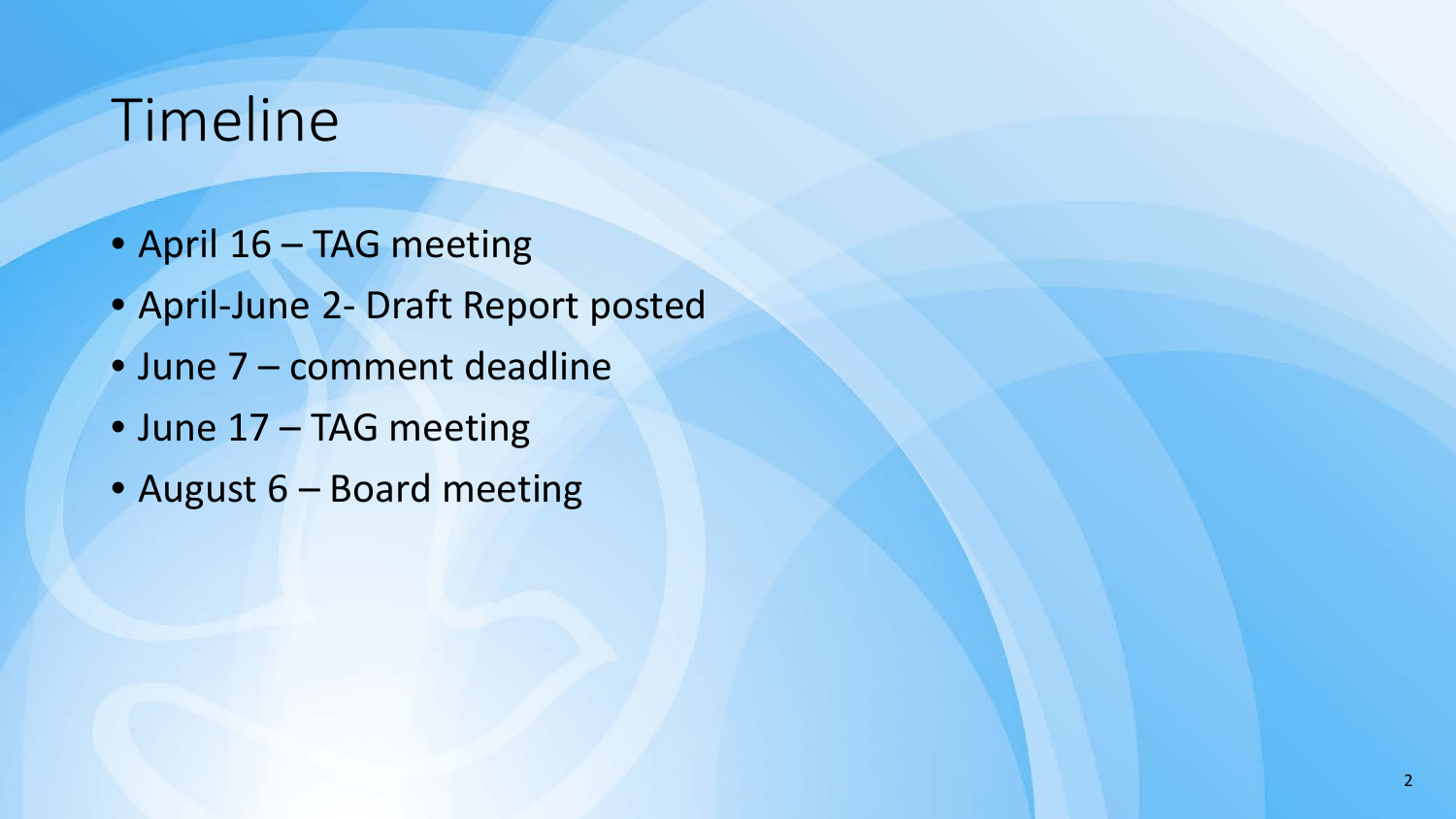# Staff-Initiated Changes in MATES V Report

#### • Updated Modeling Run

- Updated exhaust emissions from recreational boats, which resulted in removal of VOC "spots" in inland Orange County areas
- Updated spatial allocation of aircraft emissions from Los Angeles International Airport
- MATES IV EC to Diesel conversion factors re-calculated
	- Previously inadvertently calculated without requiring zero intercept of the modeled EC/Diesel data
	- Re-calculating with zero-intercept to make the method consistent with MATES V calculation
- Cobalt risk calculations added
	- Inadvertently left out previously due to minor coding issue
- Invalidated data for 1 day at West Long Beach due to construction adjacent to monitors
- Added MATES III PAH data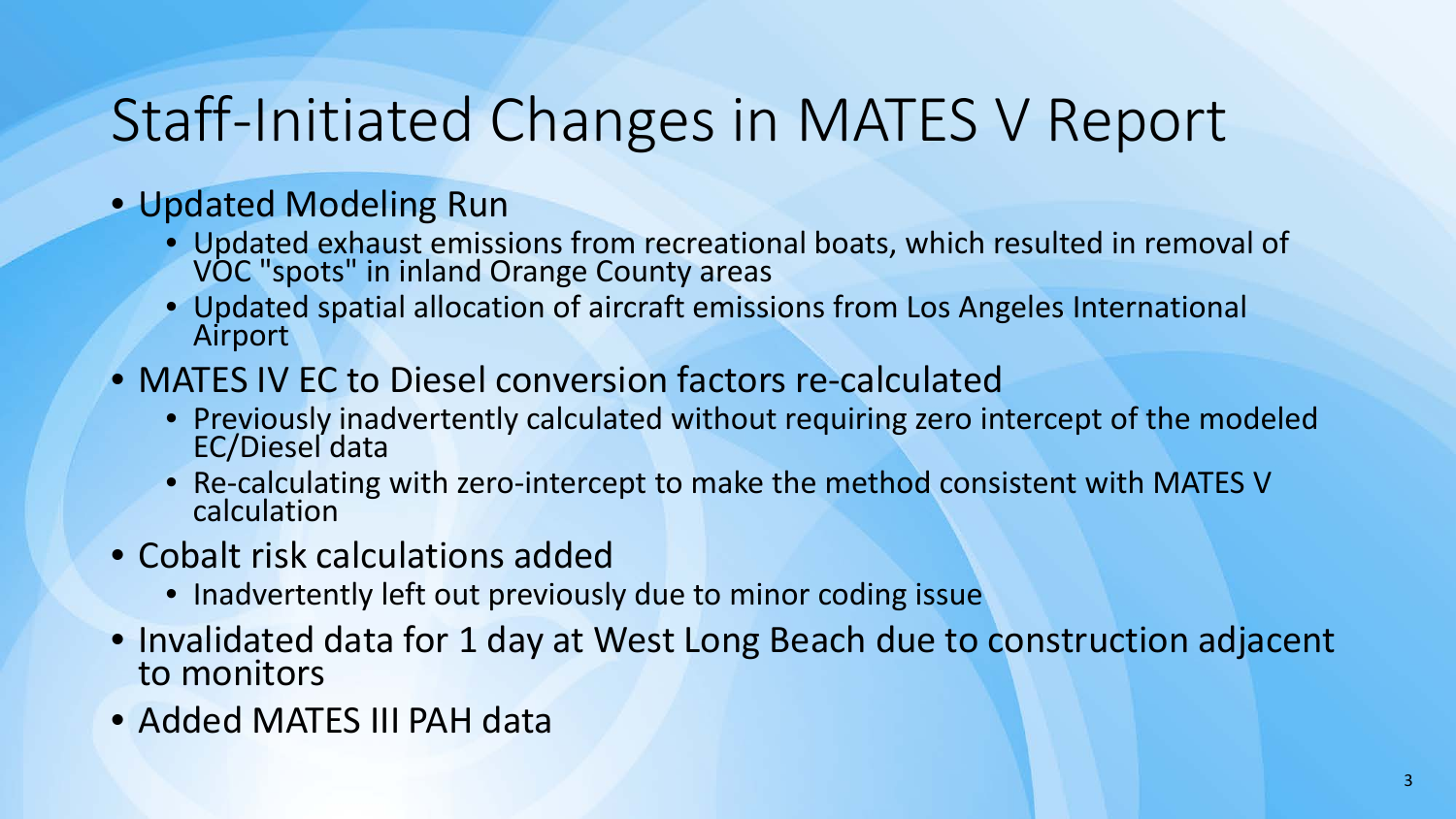## Model Changes after Updates - Benzene

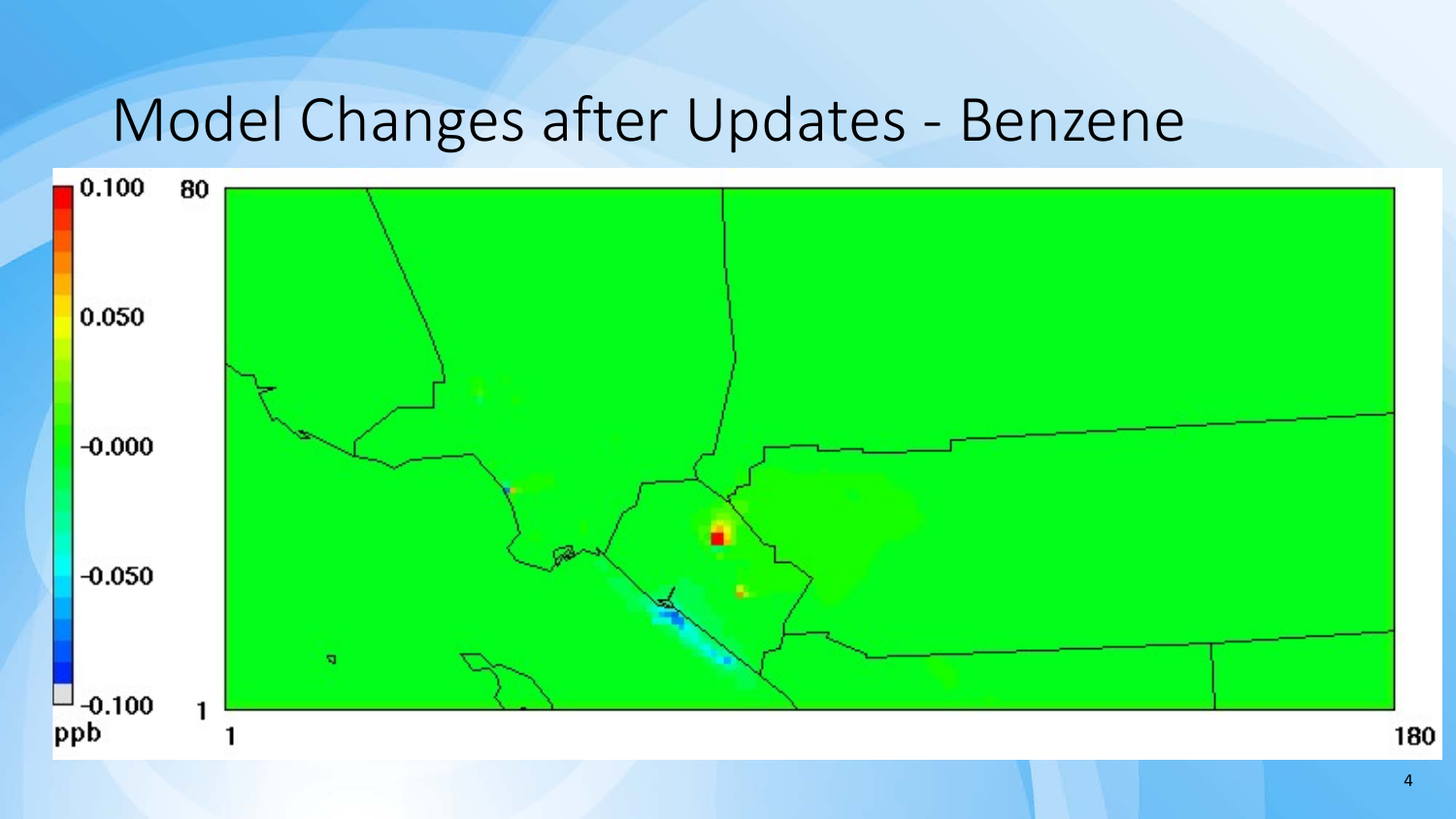# Model Results Before and After Updates

#### **Before Updates After Updates**



- **454 in a million Basin average cancer risk (population-weighted, multi-pathway)**
- **LAX grid cell: 1142 in a million**



- **455 in a million Basin average cancer risk (population-weighted, multi-pathway)**
- **LAX grid cell: 1012 in a million**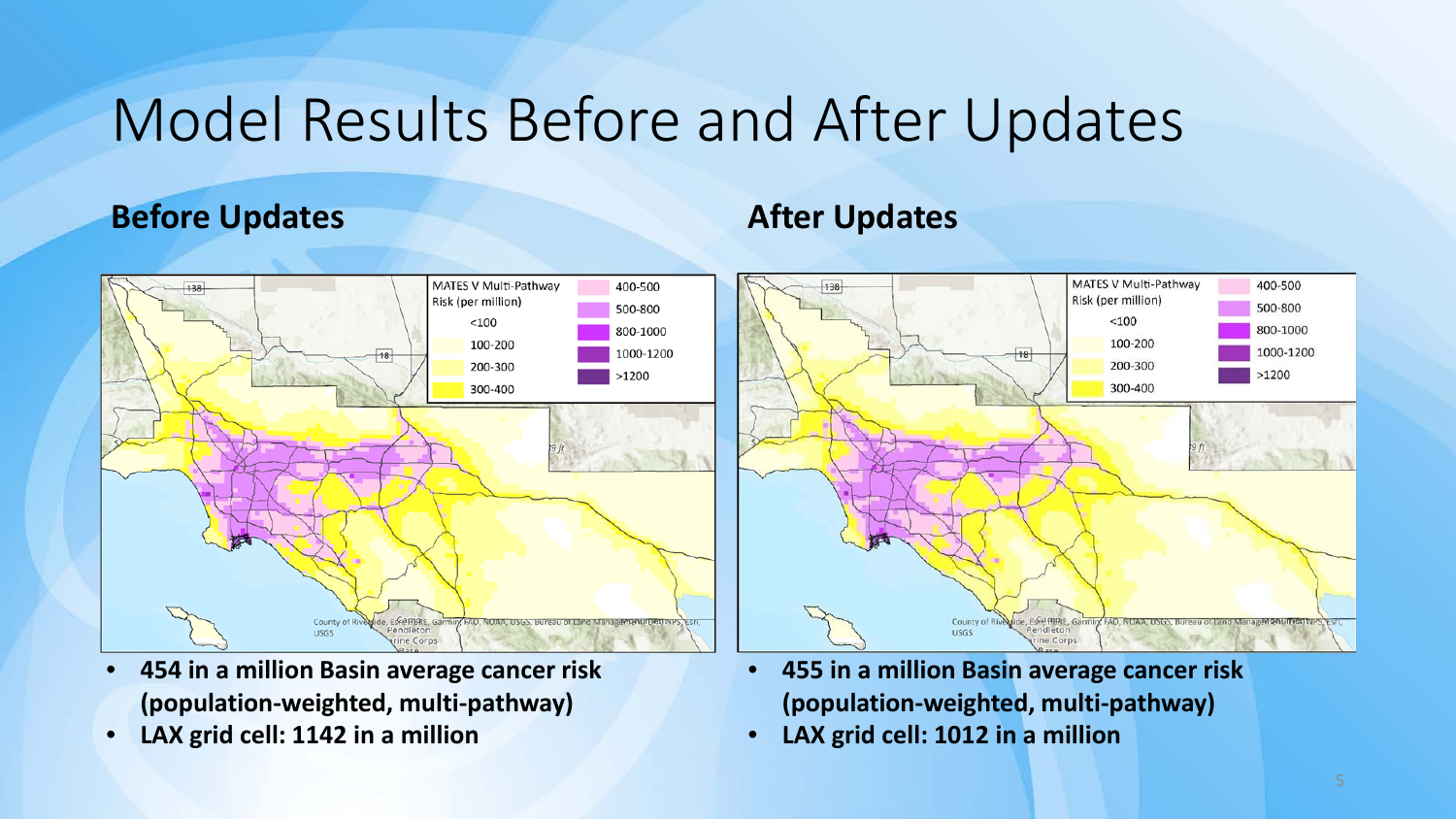#### Comments Received

- Received 6 comment letters
- Comments will be addressed in revised draft (Draft Final Report)
- Some comments focused on future work (e.g. future MATES, future AB 617 work)
- All comment letters will be included in Appendix
- Staff drafting Response to Comments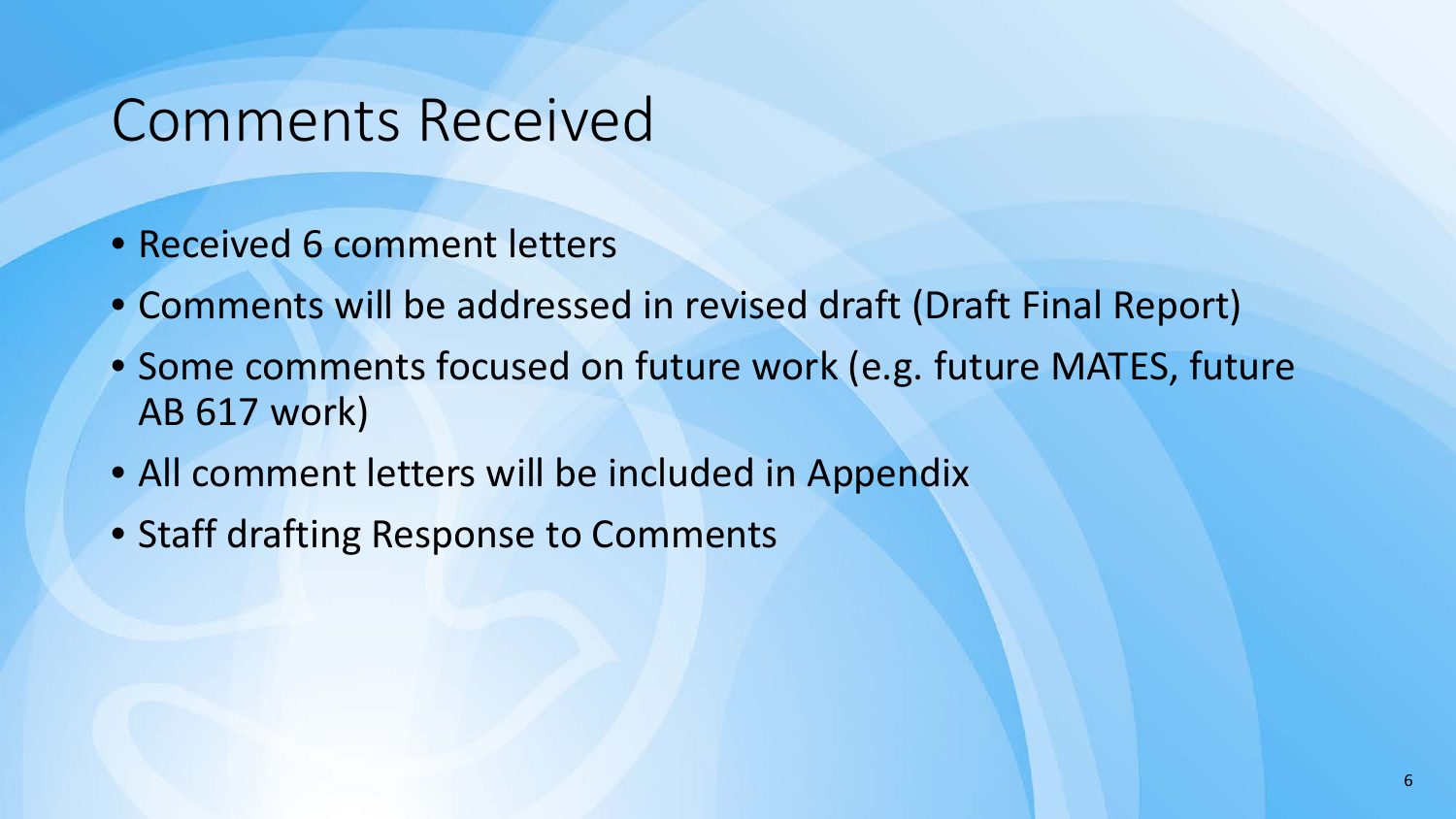# Topic 1: DPM estimation

| <b>Comment</b>                                                                                                                    | <b>Response</b>                                                                                                                                                |
|-----------------------------------------------------------------------------------------------------------------------------------|----------------------------------------------------------------------------------------------------------------------------------------------------------------|
| Over-estimating off-road<br>contributions to DPM                                                                                  | MATES used peer-reviewed official SIP<br>emissions inventory. An update on the next<br>SIP/AQMP is ongoing                                                     |
| Uncertainties in estimating cancer risk<br>from DPM; estimating EC to DPM<br>relationship; distinguish DPM from<br>diesel exhaust | Staff will add discussion and acknowledge<br>uncertainties in the estimation. MATES V<br>used CAMx predicted EC to DPM ratio. Staff<br>will check terminology. |
| <b>BC to EC comparison</b>                                                                                                        | See Appendix XIII                                                                                                                                              |
| <b>Future DPM emissions</b>                                                                                                       | AB 617 source attribution analysis                                                                                                                             |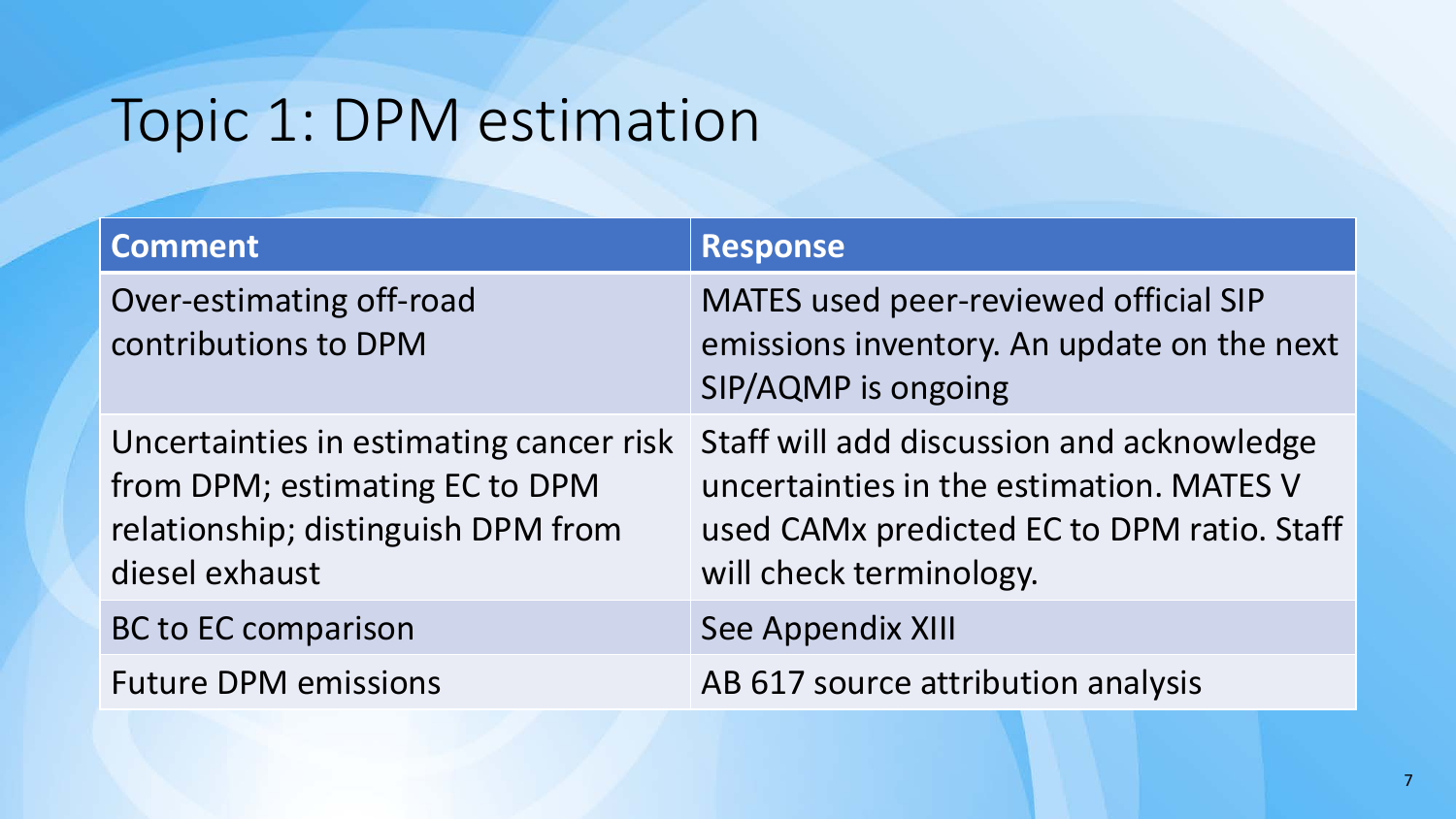# Topic 2: Interpretation of chronic non-cancer HI, HQ, risk

| <b>Comment</b>                                                          | <b>Response</b>        |
|-------------------------------------------------------------------------|------------------------|
| Add more interpretation of Hazard Index Staff will incorporate<br>(HI)  |                        |
| Clarify language on interpretation of HI<br>versus Hazard Quotient (HQ) | Staff will incorporate |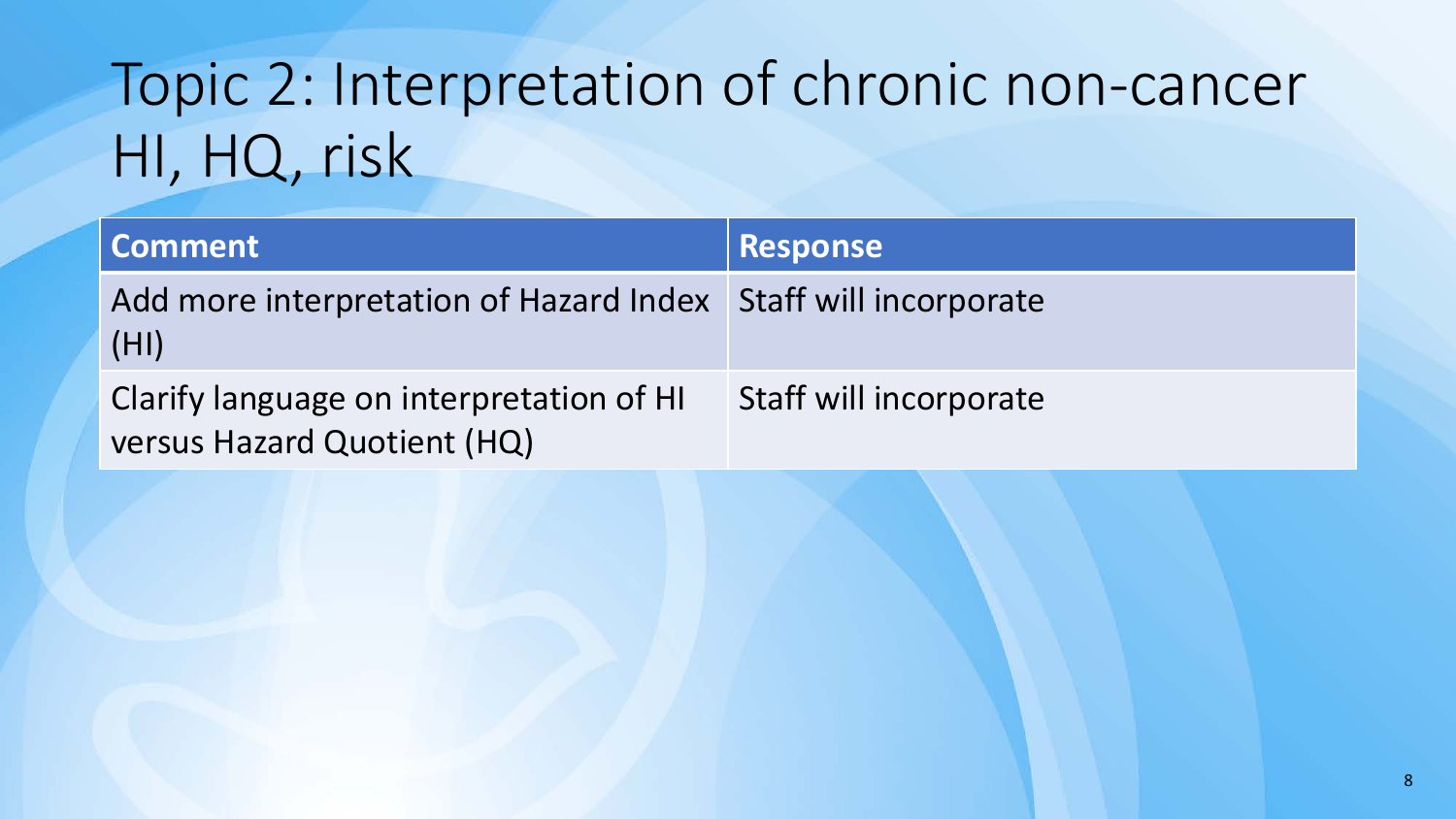# Topic 3: Provide more context for estimated risks

| <b>Comment</b>                                                                                                       | <b>Response</b>              |
|----------------------------------------------------------------------------------------------------------------------|------------------------------|
| Add information about PM mortality                                                                                   | <b>Discuss with TAG</b>      |
| Suggest future analyses to incorporate<br>information about PM mortality, other<br>public health data, biomonitoring | Can consider for future work |
| <b>Emphasize risk reductions since MATES</b><br>$\mathsf{IV}$                                                        | Staff will incorporate       |
| Add language to ES to contextualize risk                                                                             | Staff will incorporate       |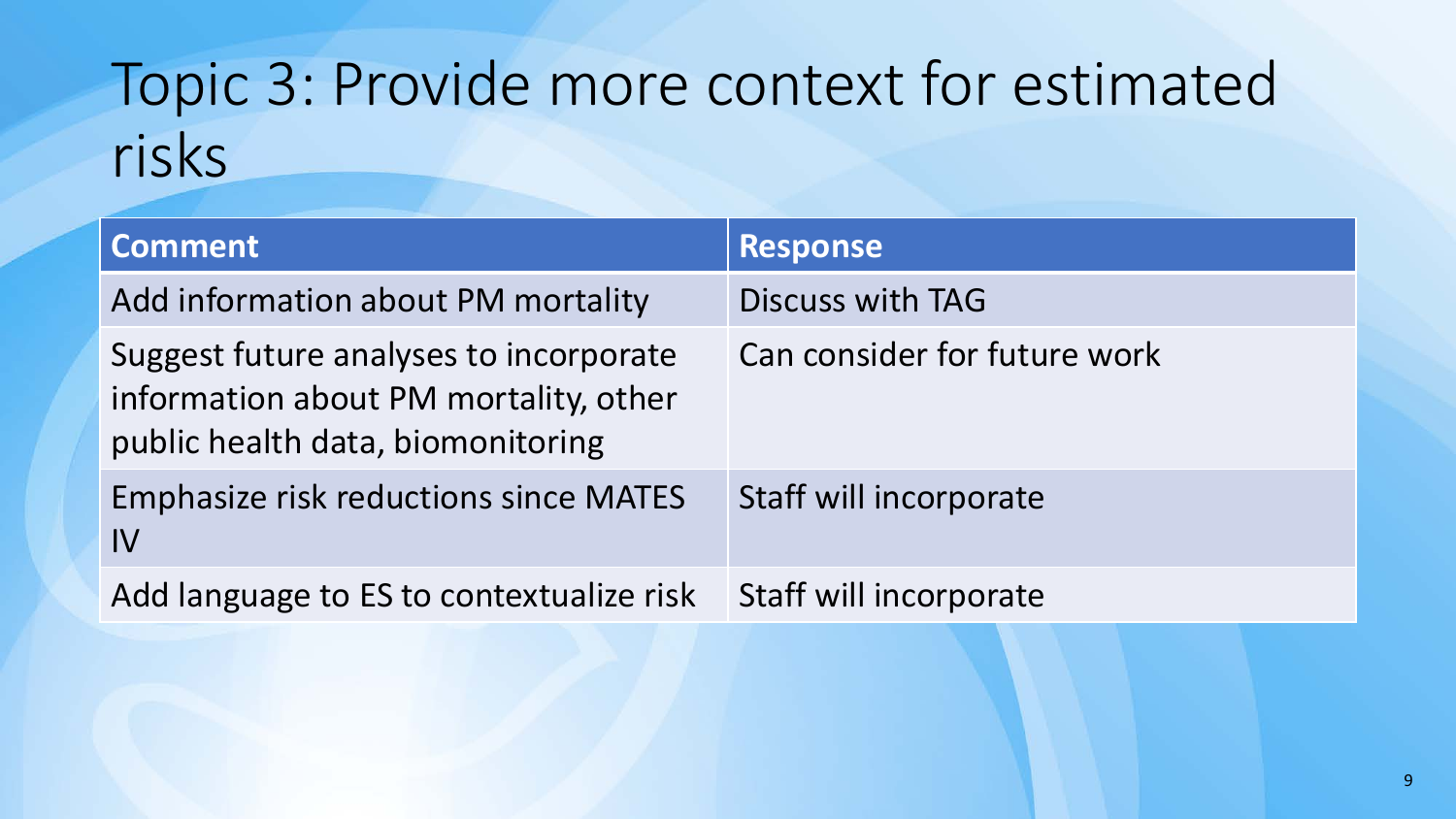# Topic 4: Methods for sampling, laboratory analysis, handling data below MDL

| <b>Comment</b>                                                                                        | <b>Response</b>                                                                                                                                                     |
|-------------------------------------------------------------------------------------------------------|---------------------------------------------------------------------------------------------------------------------------------------------------------------------|
| For future studies, can consider<br>better methods to measure acrolein,<br>but large effort required. | Need to weigh the relative benefits of these<br>methods with the cost/complexity to implement.                                                                      |
| QA issues, provide information on<br>data completeness                                                | Staff will incorporate                                                                                                                                              |
| Justify not using nonparametric with<br>a single MDL approach for handling<br>data below MDL          | That approach would unnecessarily discard<br>information in the data when the data has<br>multiple MDLs, while the approach used is still<br>valid for single MDLs. |
| Suggestion to do sensitivity test<br>using jackknife method in addition to<br>bootstrapping           | Helsel textbook used bootstrapping. Jackknife<br>could be added but would take additional coding<br>and computational time.                                         |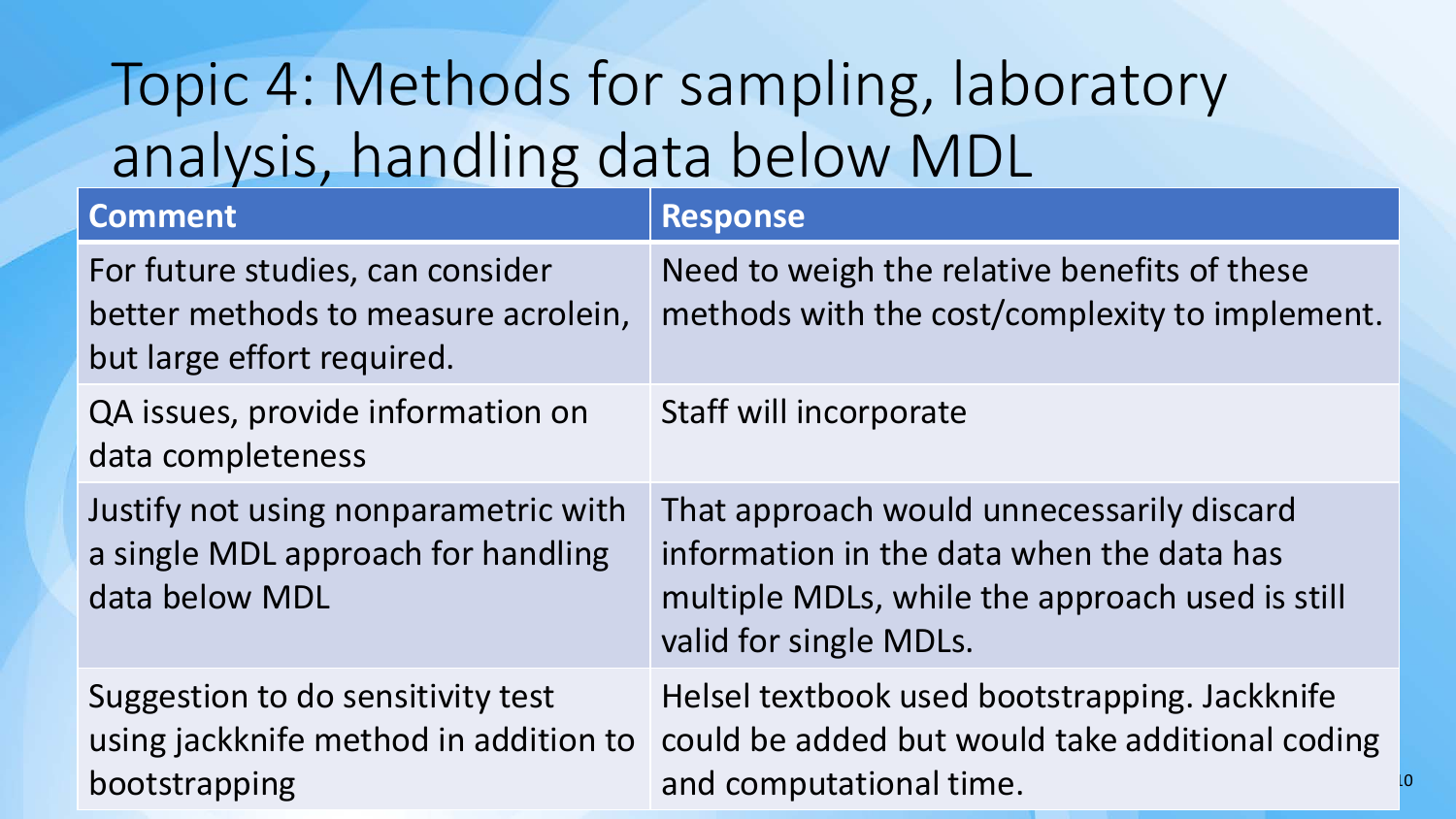## Topic 5: Near source impacts, nexus to AB 617

| <b>Comment</b>                                                                   | <b>Response</b>                                                                                                                                                                                                    |
|----------------------------------------------------------------------------------|--------------------------------------------------------------------------------------------------------------------------------------------------------------------------------------------------------------------|
| Acknowledge that sampling and<br>modeling do not capture near-<br>source impacts | Staff will clarify; other programs focus on these<br>issues (e.g., AB 617, Rule 1180, AB 2588)                                                                                                                     |
| Community scale monitoring                                                       | Addressed through advanced monitoring<br>portion of MATES V with the focus on refineries<br>and communities near refineries, but also<br>through other programs (e.g., AB 617, special air<br>monitoring projects) |
| Use data to inform AB 617<br>community planning efforts                          | Results will be shared with communities; results<br>will also help inform technical work as part of<br>the community prioritization process                                                                        |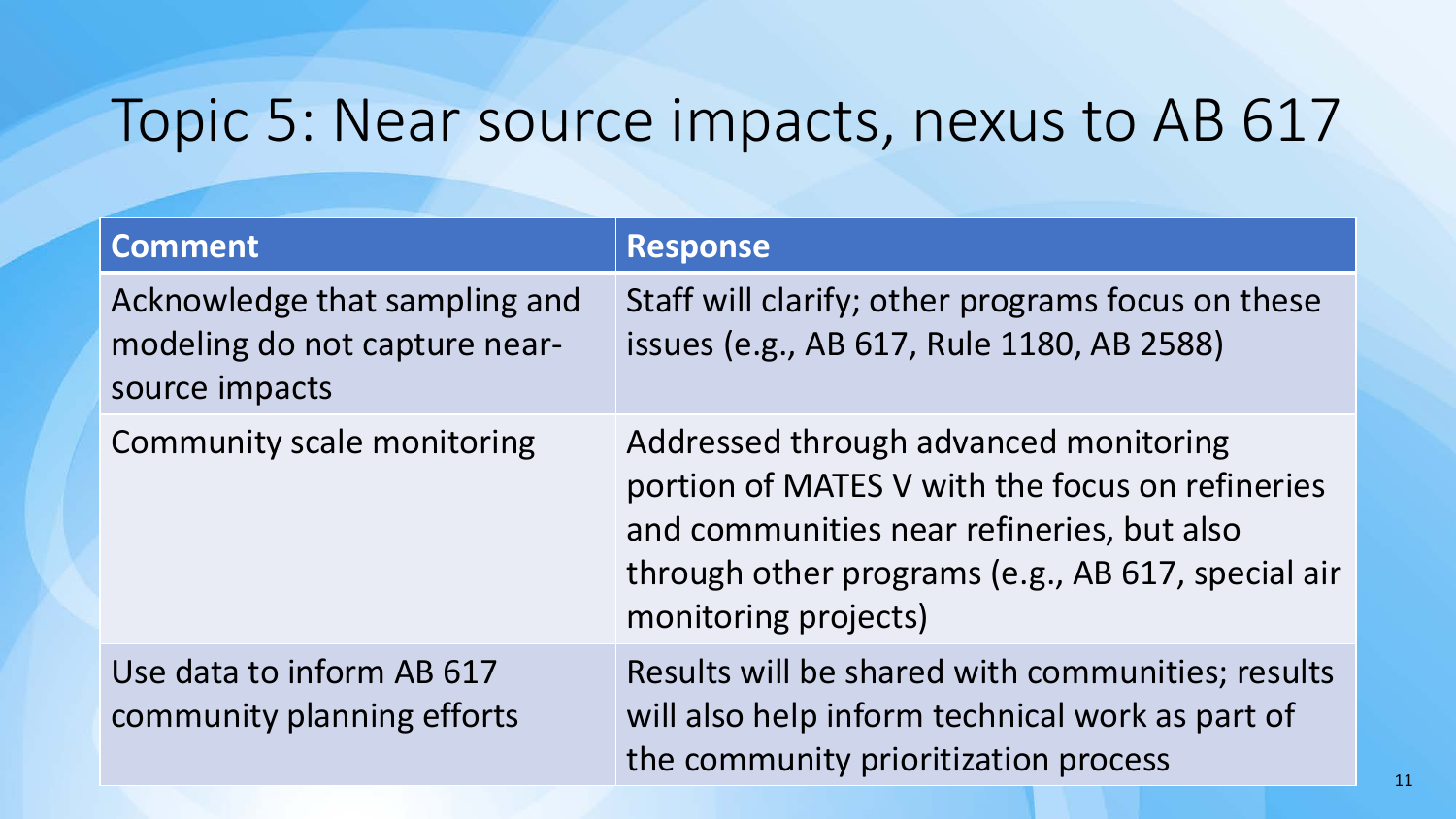# Topic 6: Additional analyses, other comments

| <b>Comment</b>                                                              | <b>Response</b>                                                                                                                                                                                                                   |
|-----------------------------------------------------------------------------|-----------------------------------------------------------------------------------------------------------------------------------------------------------------------------------------------------------------------------------|
| Look at benzene data and<br>refinery contributions                          | All BTEX compounds measured in MATES V. Quantifying<br>contribution of refineries from BTEX is difficult in the<br>Basin due to diversity of sources. Advanced Monitoring<br>portion of MATES V will focus on refinery emissions. |
| Stationary source impacts,<br>especially in areas with<br>clustered sources | Already accounted for in the modeling analysis                                                                                                                                                                                    |
| Alternative terminology for "EJ<br>communities"?                            | <b>Discuss with TAG</b>                                                                                                                                                                                                           |
| Clarify role of federal and state<br>agencies in air toxics standards       | Staff will incorporate                                                                                                                                                                                                            |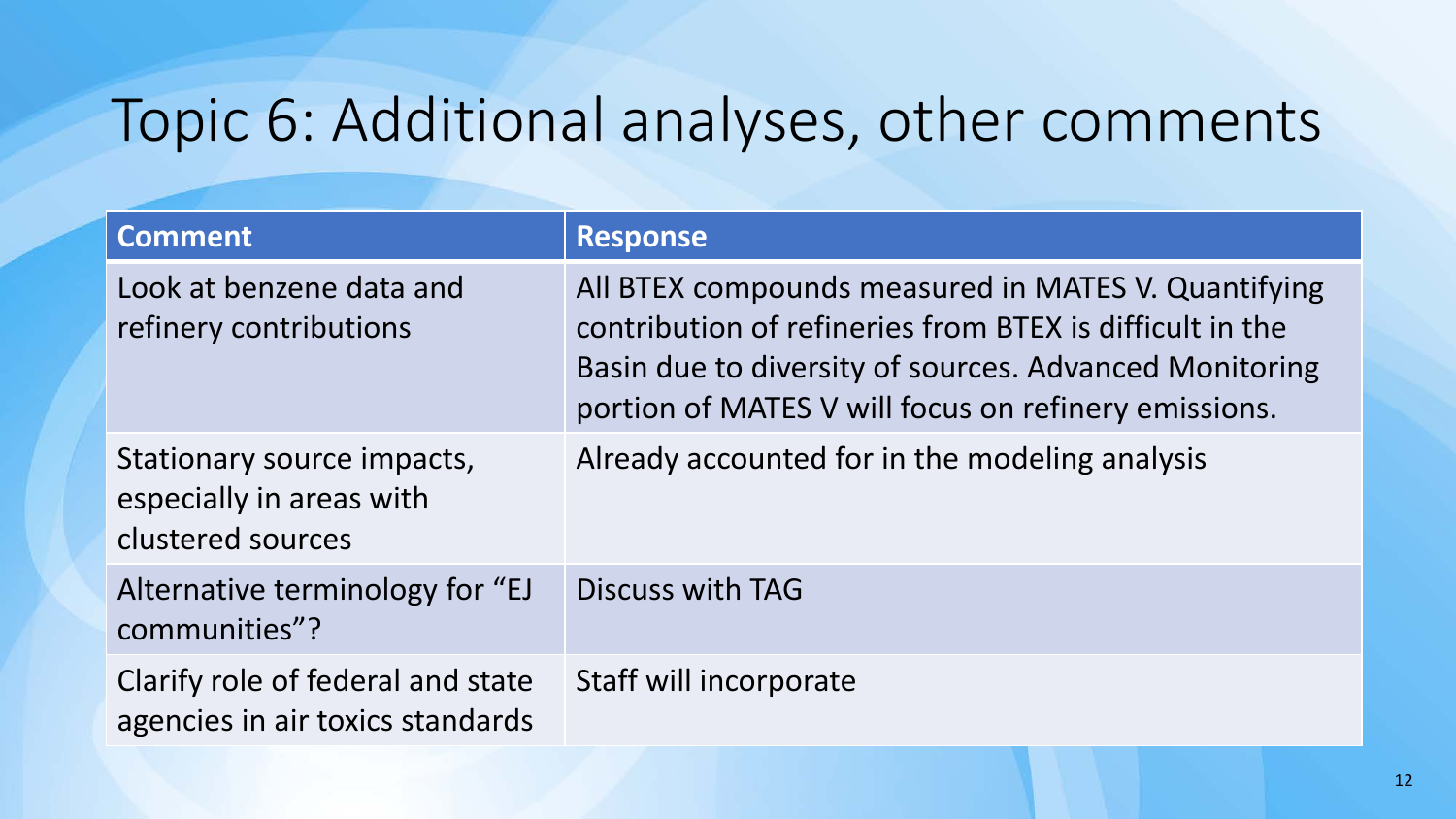## Next Steps

- Staff will draft Response to Comments and make changes to Draft Final Report
- August 6 presentation at Board meeting
- FY2021-2022, complete implementation of MATES V Advanced Monitoring projects and draft report